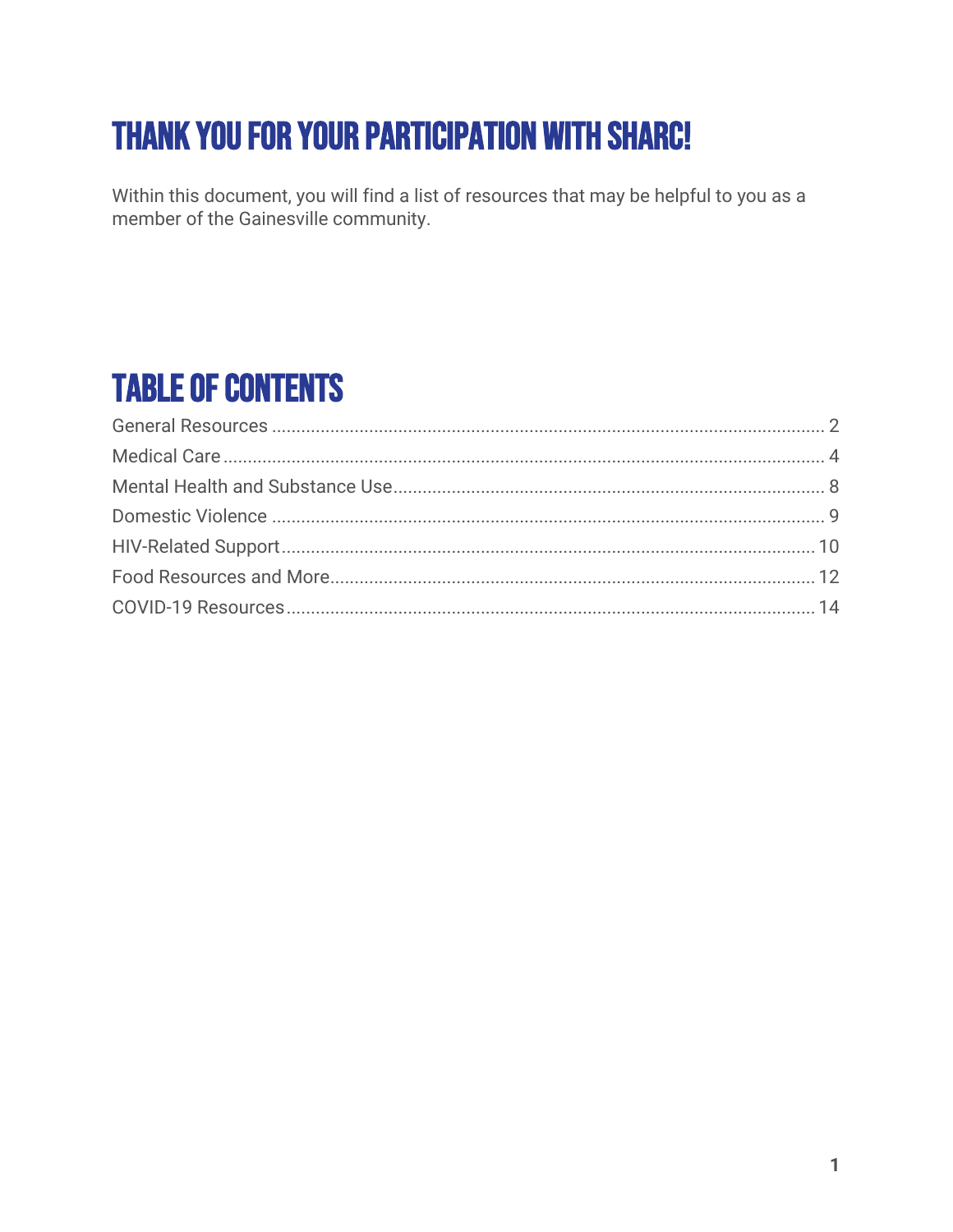# <span id="page-1-0"></span>General Resources

### **Alachua County Crisis Center**

Provides counseling via phone, face-to-face crisis intervention, follow-up counseling care, support groups, and community education.

| (352) 264-6789                                                      | $\odot$ 218 SE 24 <sup>th</sup> St<br>Gainesville, FL 32641 |
|---------------------------------------------------------------------|-------------------------------------------------------------|
| $\bigcirc$ Hotline: 24/7<br>Main Office, Mondays-Fridays: 9 am-5 pm | (B) Link to website                                         |

### **Library Partnership Neighborhood Resource Center**

Provides faxing, job assistance, and social services referrals. Monthly workshops include homework help, youth activities, notary, health education, one-on-one computer help, and small group computer classes. Clothing items for both adults and children. Morning food distribution every other Thursday.



### **Southwest Advocacy Group (SWAG) Family Resource Center**

Provides computers and internet access, printing & copying, faxing, books, games and toys for children, referrals for services, after school program and after school tutoring.



*Fridays:* 9 am– 2 pm

*Mondays & Wednesdays:* 9 am – 5:30 pm *Tuesdays & Thursdays:* 9 am – 5 pm

Gainesville, FL 32607 (Linton Oaks neighborhood)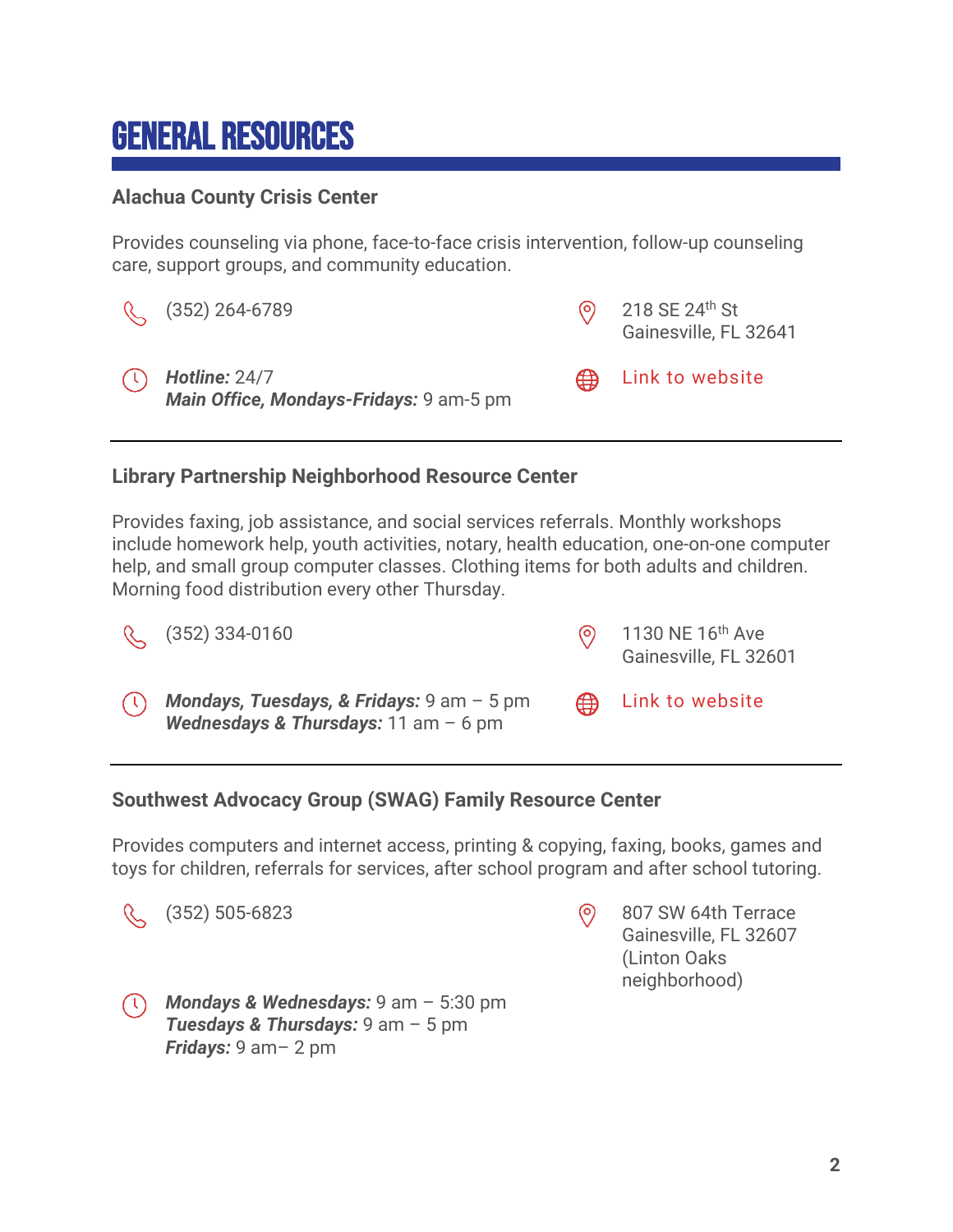## **Goodwill Job Junction**

Provides computers for anyone interested in preparing a resume, conducting job searches via the internet. Offers a program that introduces computer software inperson and through their virtual training program.



Gainesville, FL 32608



*(I)* Mondays-Fridays: 8:30 am – 5 pm **comes in the United State** [Link to website](http://www.goodwilljax.org/employment/job-junctions.aspx)

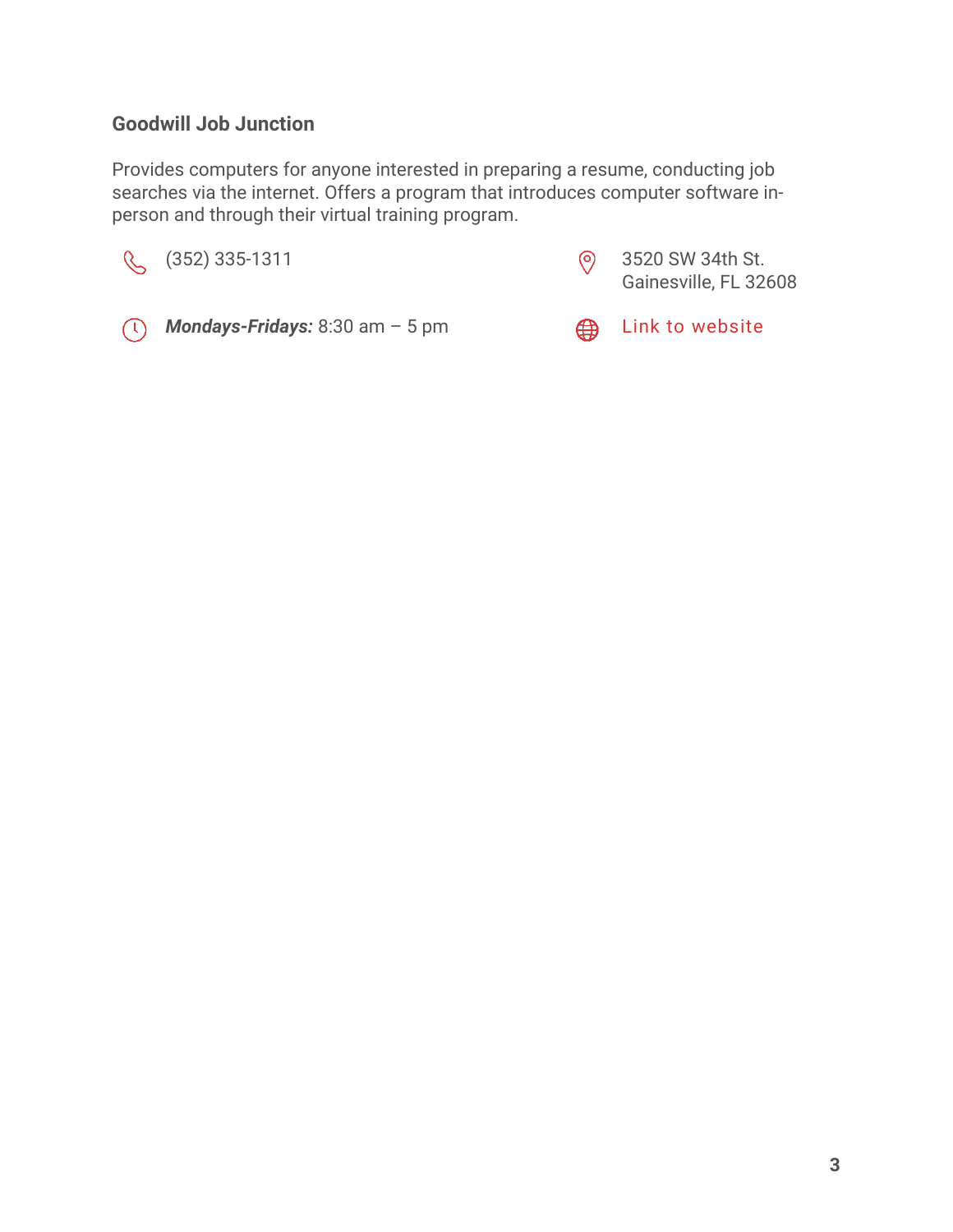# <span id="page-3-0"></span>Medical Care

### **Alachua County Health Department**

Provides primary and preventive care, acute and chronic disease management, referral to specialty services, well-baby exams, vaccinations for children and adults, foreign travel immunizations, on-site laboratory, 24-hour nurse/physician availability, case management, family planning services, physical exams, STD testing and treatment, HIV testing, dental services, WIC, and mom care, environmental health services, birth and death certificates, refugee services include immunizations and physicals.



*Main Site:* (352) 334-7900 *Appointments:* (352) 334-7910 *Alachua Clinic:* (386) 462-2542 *Southwest Clinic:* (352) 225-4320

**ED** [Link to website](http://www.doh.state.fl.us/chdalachua/)

224 SE 24th St

⊚

Gainesville, FL 32641

*Regular Business Hours, Mondays-Fridays:*  8 am – 5 pm *Clinic Hours, Mondays-Fridays:* 7:30 am – 5 pm

### **UF Mobile Outreach Clinic**

Provides confidential HIV and STI testing and counseling.

Note: Bring a picture ID. Operates on a first come first serve basis so patients should arrive early since space is limited.

(352) 273-5329 *Mondays, 11 am* **–** *4 pm:*  TB McPherson Recreation Center, SE 15th St, Gainesville, FL

> *Mondays, 6 pm* **–** *9 pm:*  Tower Road Library, 3020 SW 75th St, Gainesville, FL

*Tuesdays, 11 am* **–** *4 pm:*  Library Partnership, 1130 NE 16th Ave, Gainesville, FL 32601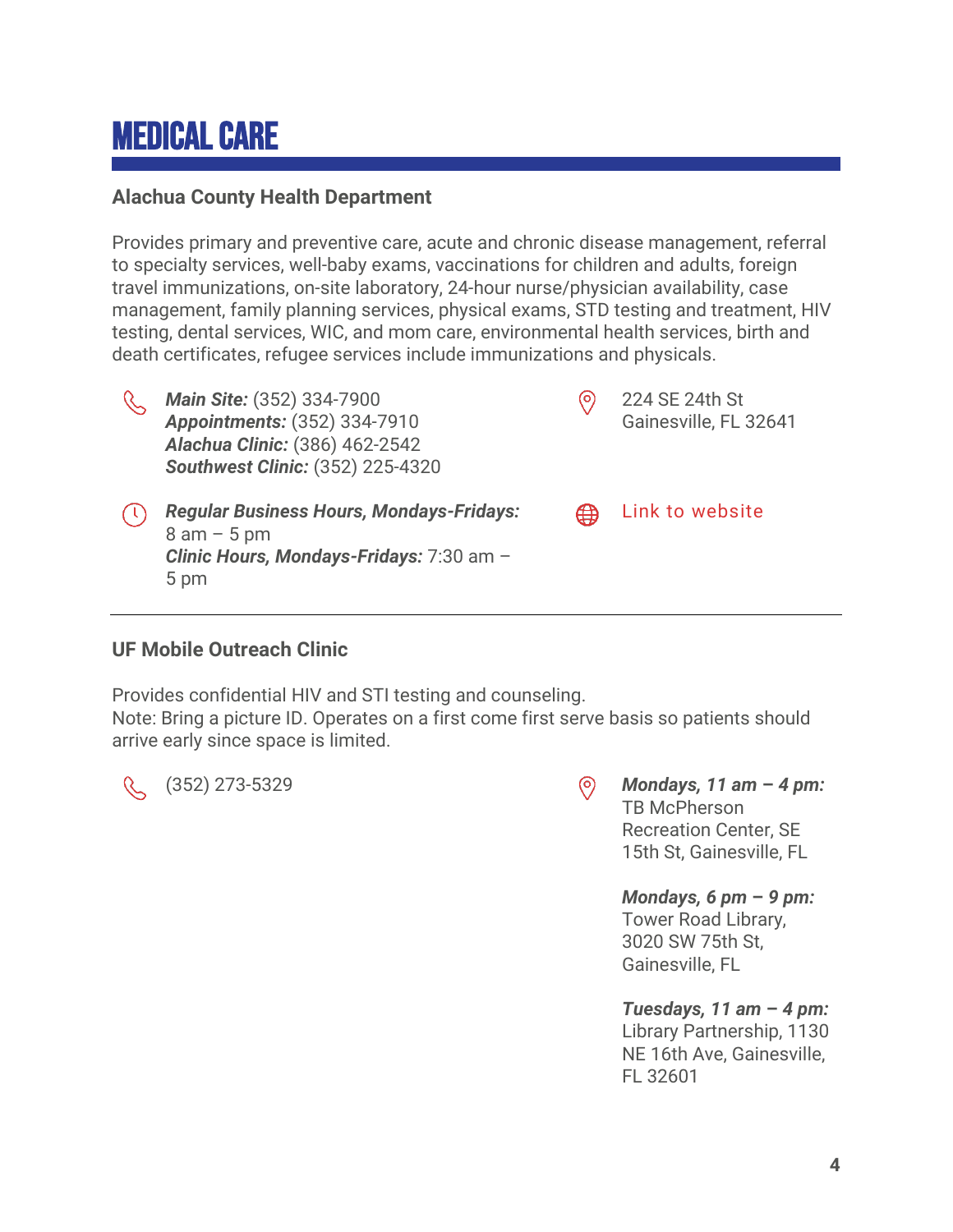*Wednesdays, 11 am* **–** *4 pm:* Downtown Library, 401 E University Ave, Gainesville, FL 32601

*Wednesdays, 6 pm* **–** *9 pm:* Bartley Temple United Methodist Church, 1936 Northeast 8th Ave, Gainesville, FL

*Thursdays, 11 am* **–** *4 pm:* GRACE Marketplace, 3055 NE 28th Ave, Gainesville, FL 32609

[Link to website](http://outreach.med.ufl.edu/)

⊕

*Mondays & Wednesdays:* 11 am – 9 pm *Tuesdays & Thursdays:* 11 am – 4 pm *For locations, check above.*

#### **Equal Access Clinic Network**

Provides primary medical care, social work services, mental health therapy, dental services, and other services.

R.

(352) 273-9425 *Tuesdays, beginning at 5:30 pm:* Equal Access at Tower Road, 3020 SW 75th St, Gainesville, FL 32608

> *Tuesdays, beginning at 5:30 pm:* Equal Access at Eastside, 410 NE Waldo Rd, Gainesville, FL 32601

*Wednesdays, beginning at 5:30 pm:* Equal Access at Bartley Temple, United Methodist Church, 1936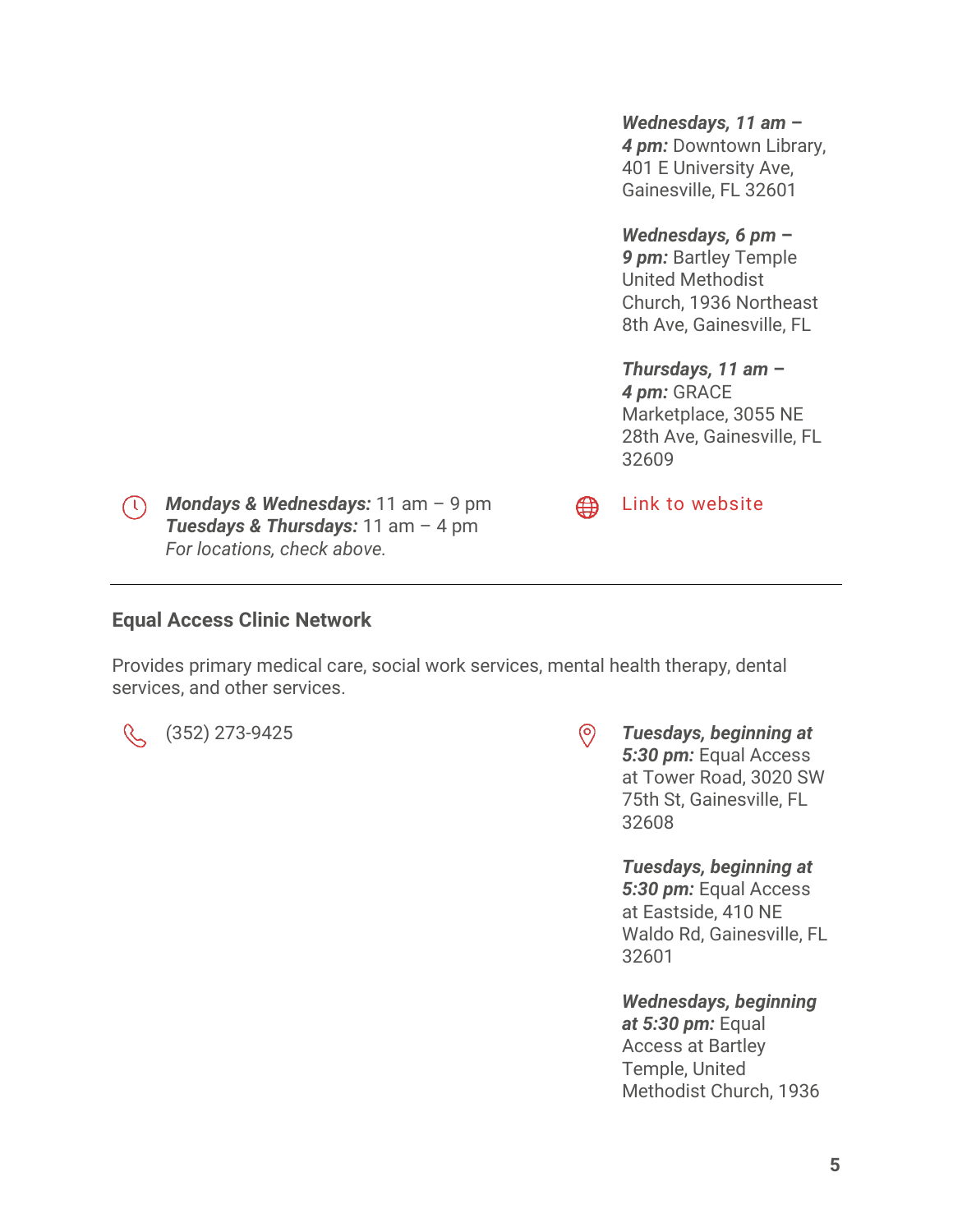NE 8th Ave, Gainesville, FL 32641

*Thursdays, beginning at 5:30 pm:* Equal Access at Main St,1707 N Main St., Gainesville, FL 32609

*Main Office, Mondays-Fridays:* 9 am – 4 pm

*Clinic Hours:* Varies, please check the locations and times above.

# **Helping Hands Clinic**

Provides free, basic medical services to deal with acute and chronic health problems, psychiatric, acupuncture and chiropractic care, personal hygiene items, support and referrals to legal services. Also provide women's health screening, education and referrals for mammograms and pelvic exams.

(352) 519-5542 (352) 519-5542 R.

*Basic Services, Mondays:* 4 pm – 7 pm (Patient Sign-in 2:30 pm – 4:30 pm)

> *GRACE Clinic, Wednesdays:* 3 pm – 5 pm (Patient Sign-in, beginning at 2:30 pm)

*Women's Clinic, Thursdays:* 1:30 pm – 7 pm (Patient Sign-in, 12:30 pm – 4:30 pm)

# **Grace Pharmacy**

Provides prescription Medications (no controlled drugs).

*Note: Only provides services to patients of the Helping Hand Clinic, UF Mobile Outreach Clinic, and Equal Access Clinic*



(352) 792-0800 [Ext 133] 3055 NE 28th Dr

Room 1304 Gainesville, FL 32609



⊕

[Link to website](http://hhclinicgnv.org/)

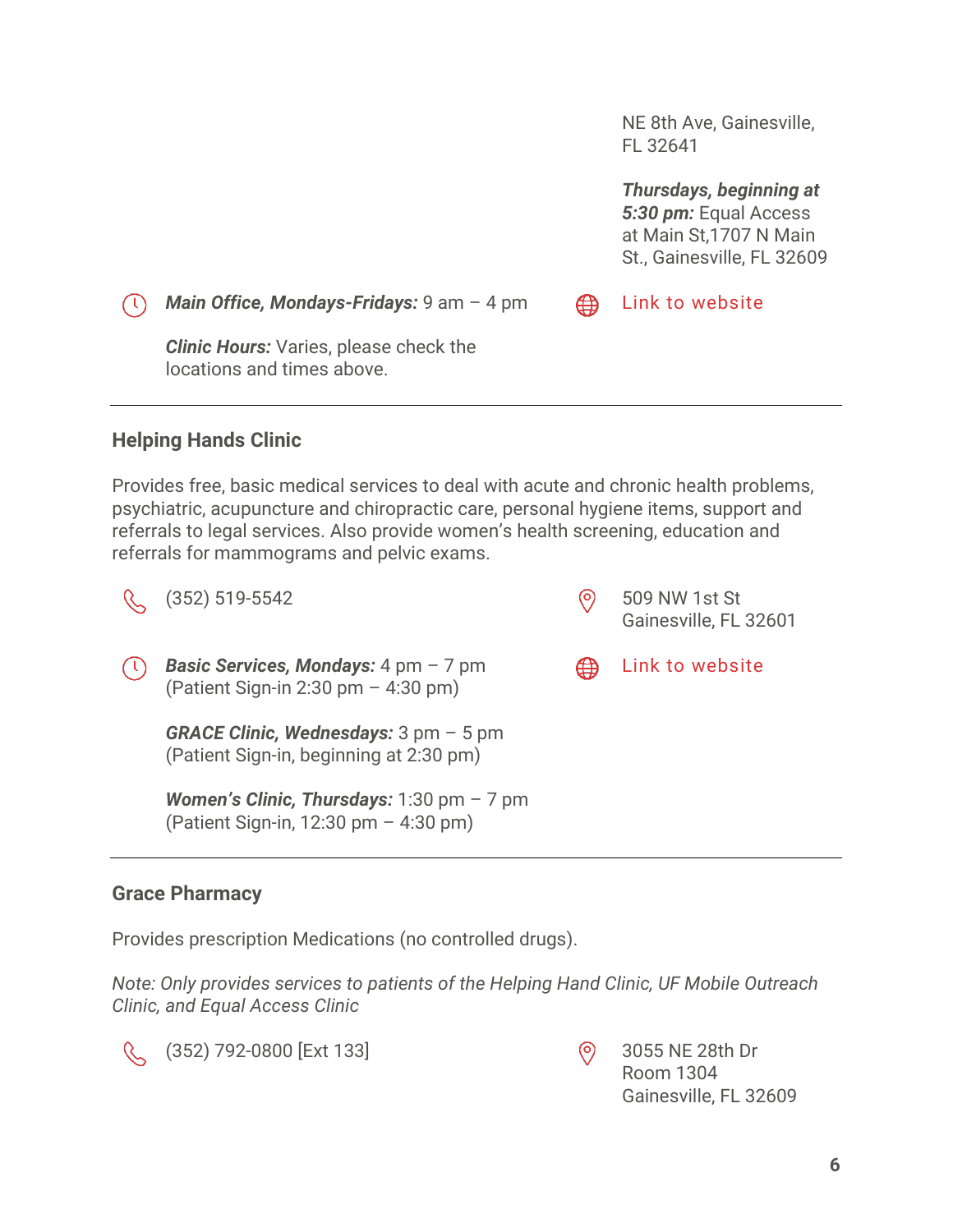

*Tuesdays-Fridays:* 1 pm – 5 pm *Saturdays:* 9 am – 1 pm



 $\bigoplus$  [Link to website](http://www.gracehealthcs.com/)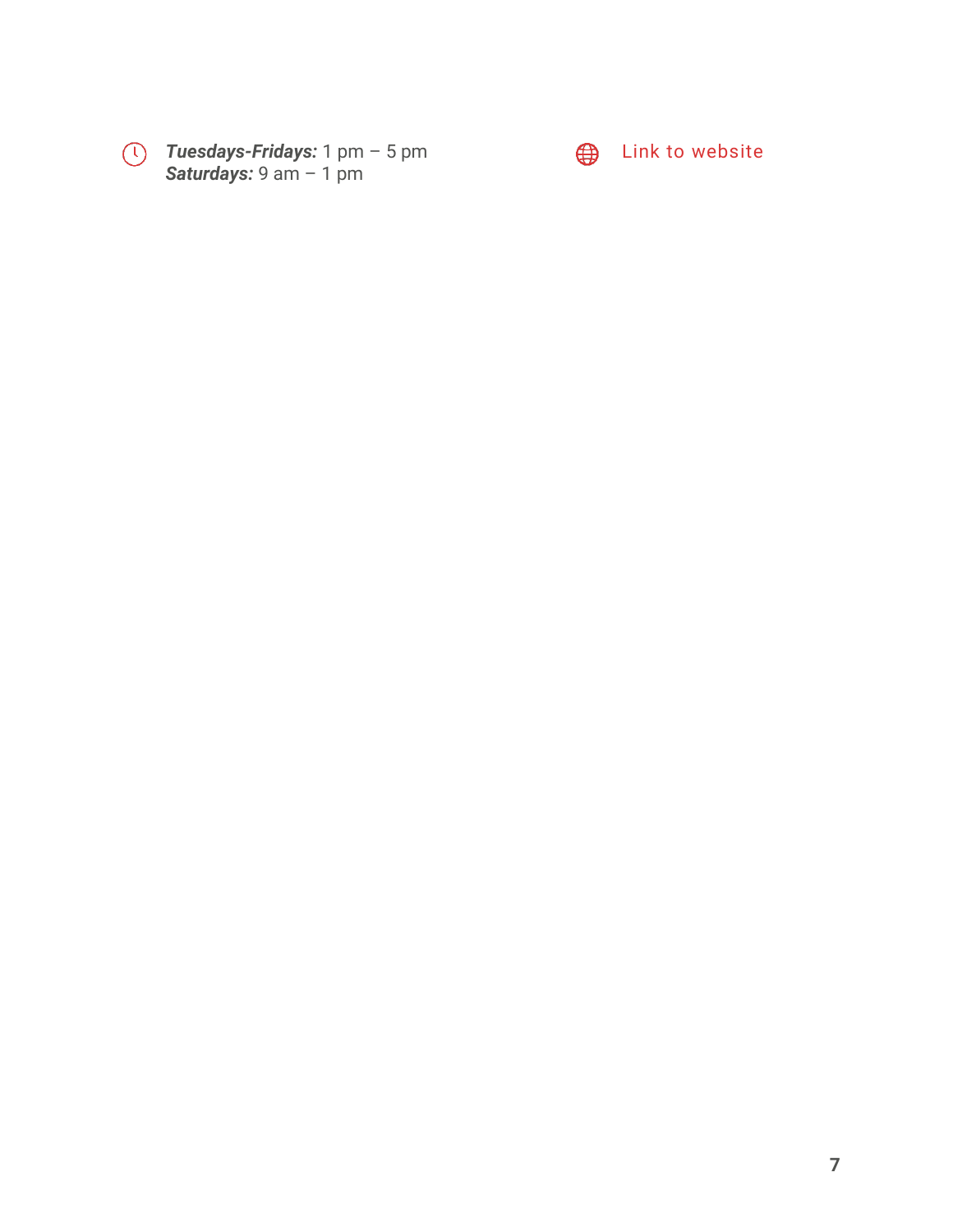# <span id="page-7-0"></span>Mental Health and Substance Use

### **Meridian Behavioral Healthcare**

Provides many rehabilitative services for adults and youth struggling with mental illness or substance abuse. They offer inpatient, outpatient, and youth services. They also have a primary care clinic.



(352) 374-5600 *OR* (800) 330-5615

*Mondays-Fridays:* 8 am – 5 pm *Crisis Stabilization:* 24/7



[Link to website](http://mbhci.org/)

ക

### **Alcoholics Anonymous, Triangle Club, ESWT Group**

Provides support for recovering alcoholics in the form of books and pamphlets, monthly newsletters, and information about local AA meetings and special events.

 $\mathcal{C}$ **24/7 Hotline:** (352) 372-8091 **324/7 Hotline:** (352) 372-8091 Suite 1182 Gainesville, FL 32606 [Link to website](http://www.northcentralflaa.org/) *Mondays-Wednesdays:* 2 pm – 5 pm ⊕ *Thursdays & Fridays:* 2 pm – 6 pm *Saturdays:* 11 am – 2 pm

### **Metamorphosis Substance Abuse Treatment Program**

Provides residential treatment program for adult chronic substance dependent clients, transitional housing help, aftercare services upon completing treatment.



*Wednesdays, Walk-in Intake Applications:*  9 am-11 am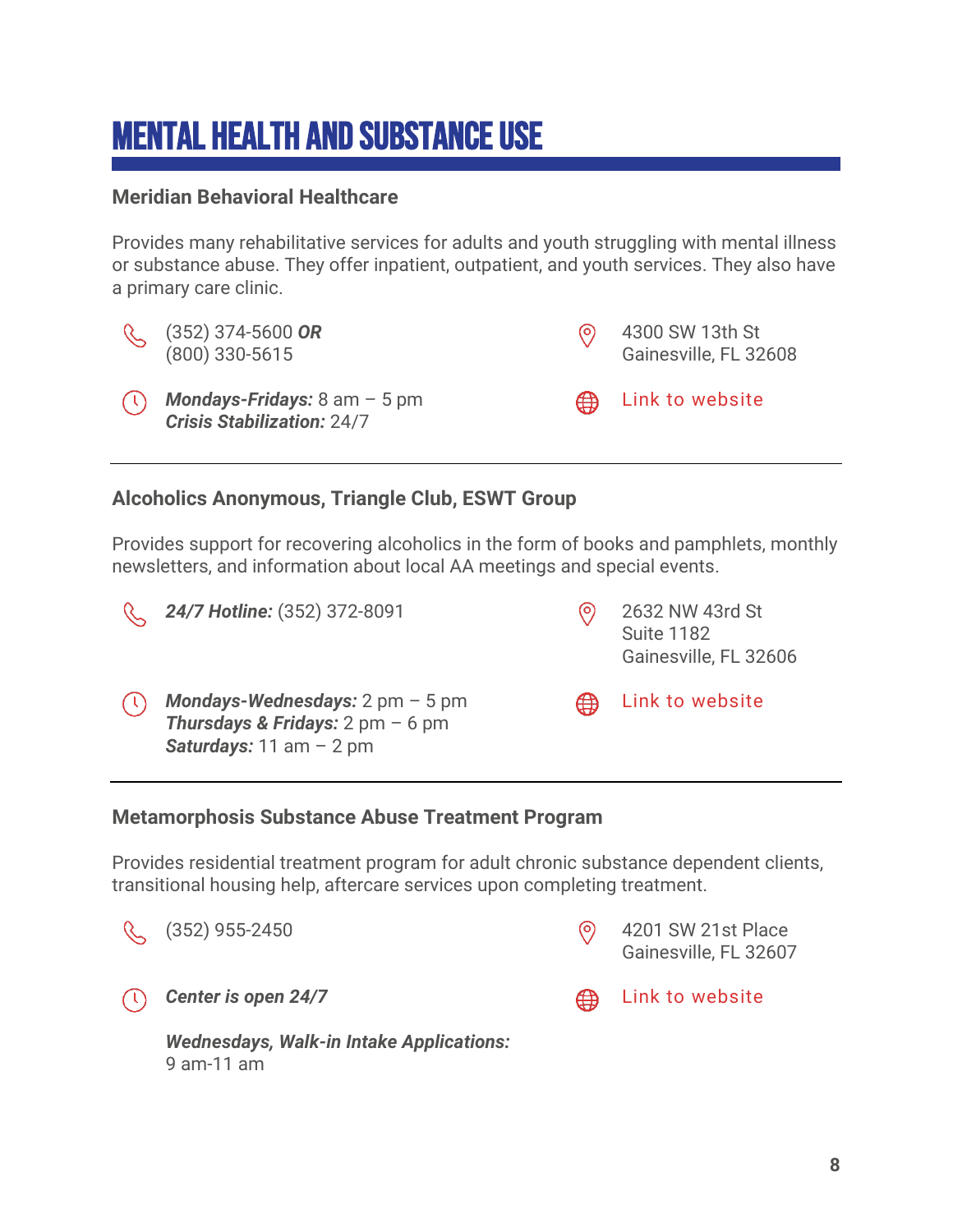# <span id="page-8-0"></span>Domestic Violence

## **Alachua County Victim Services and Rape Crisis Center**

Provides free comprehensive services, including immediate outreach, face-to-face and telephone counseling, support groups, transportation and accompaniment to legal proceedings, advocacy and community education, and confidential HIV testing.



### **Peaceful Paths Domestic Abuse Network**

Emergency shelter and transitional housing, support groups, advocacy, children's programs and batterers' intervention programs, trauma counseling, violence prevention, and economic empowerment education programs.

 $\mathcal{C}$ *Office:* (352) 377-5690 *Helpline:* (352) 377-8255





*Office, Mondays-Fridays:* 9 am – 5pm *Helpline:* 24/7

[Link to website](http://www.peacefulpaths.org/)

# **University of Florida Levin College of Law Intimate Partner Violence Assistance Clinic**

Provides litigation and social services for victims of intimate partner violence. Other services include advocacy, safety resources, mental health counseling, and injunctions for the protection against domestic violence, dissolution of marriage, and immigration.



*Mondays-Fridays:* 8:30 am – 5 pm **CALLICAN EXAMPLE 10 Website**  $\left( \mathfrak{t}\right)$ 





∰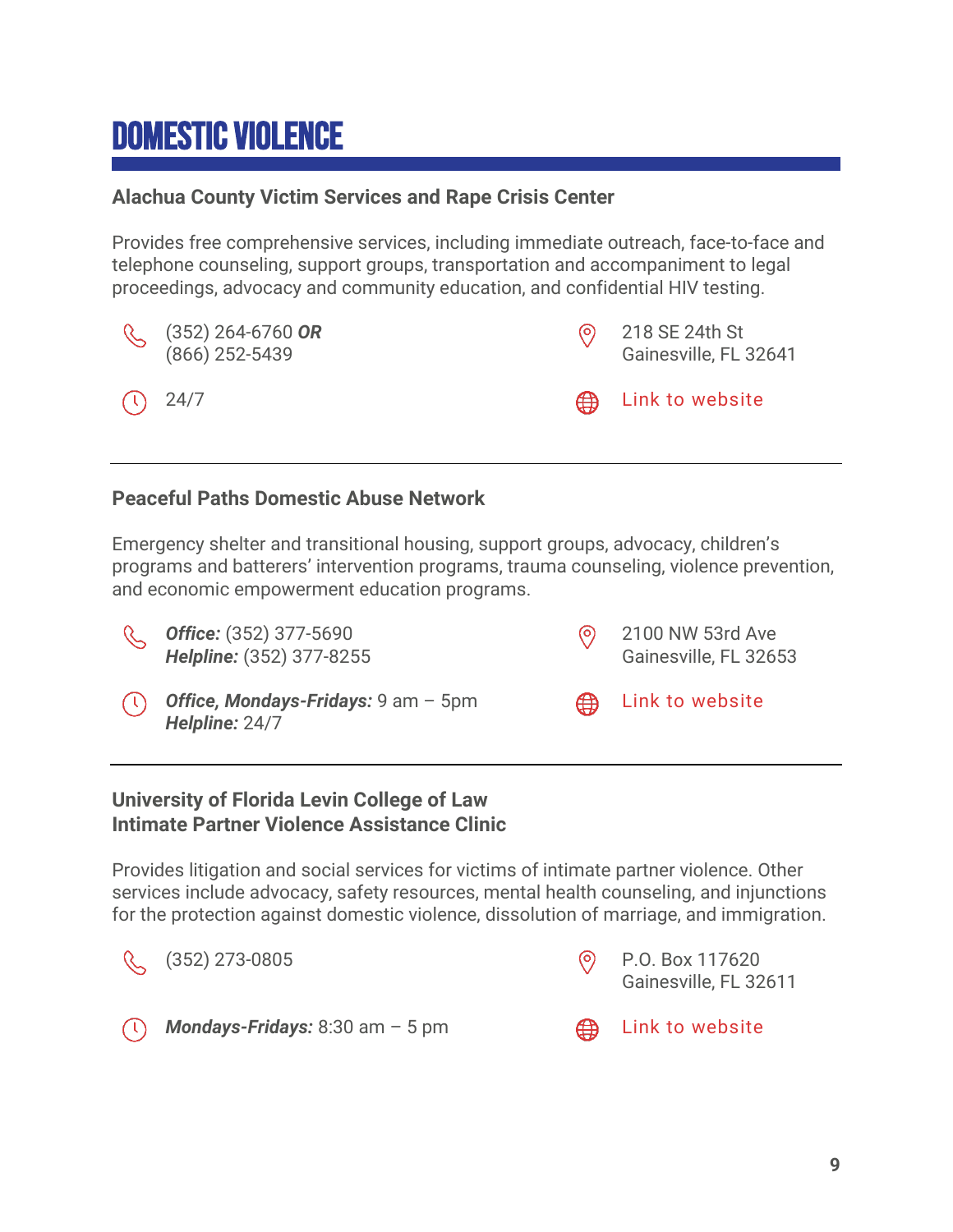# <span id="page-9-0"></span>HIV-Related Support

# **Rural Women's Health Project**

Provides support, education, linkage to care for women living with HIV or female caregivers. Support group meetings, free print health education material, presentations, peer advocates, and pen pal programming.



# **Housing Assistance (HOPWA)**

Provides Short-Term Rent, Mortgage, and Utility assistance (STRMU), Tenant-Based Rental Assistance (TBRA), Resource identification services, Permanent Housing Placement (PHP), Housing case management; Other supportive services including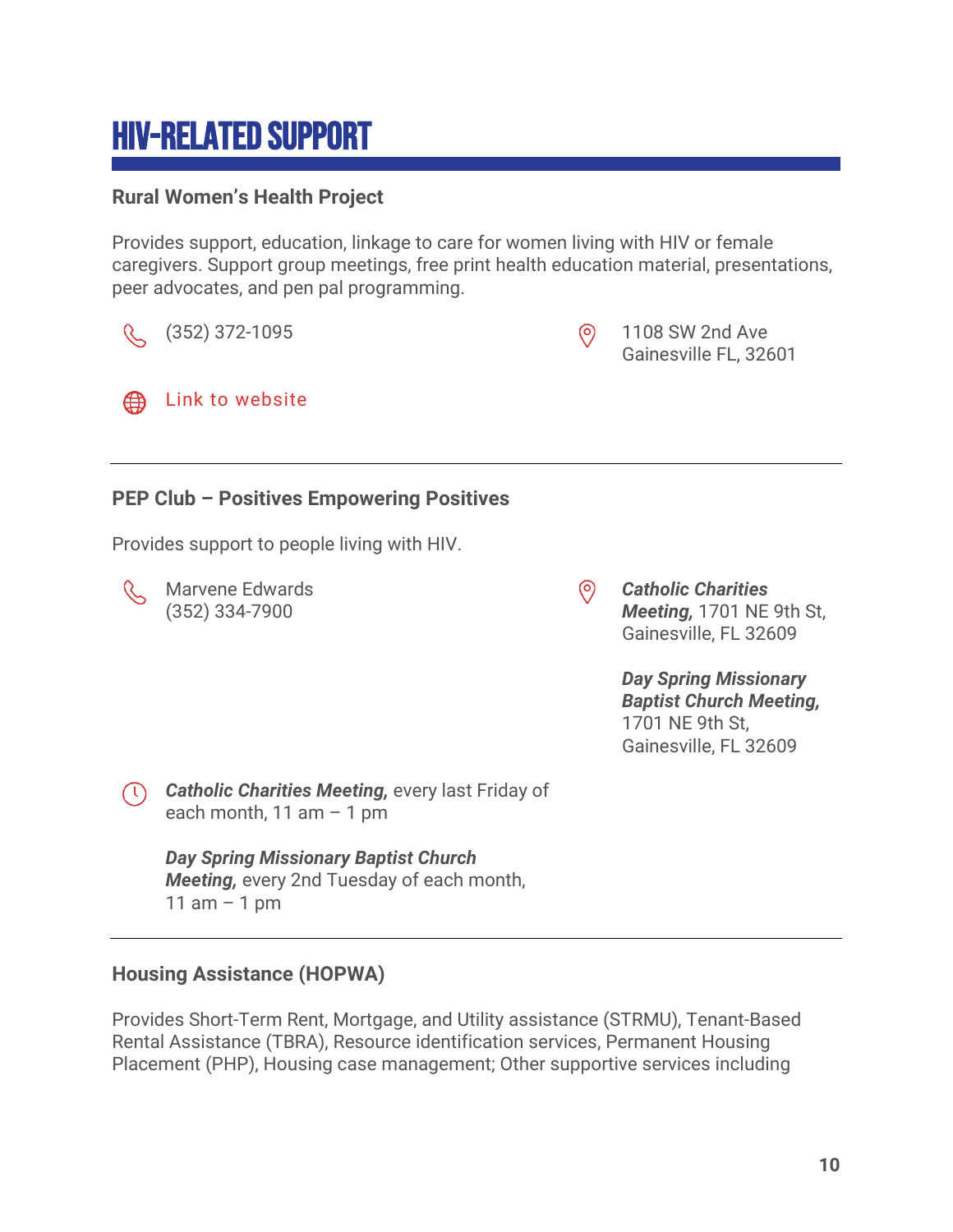nutritional services, mental health, drug and alcohol treatment, and assistance in gaining access to local, state, and federal government benefits and services.

*Note: To access must be at or below 400% of the federal poverty level, have documentation of HIV/AIDS positivity, be referred to the Department by a participating HIV/AIDS service provider agency, and receiving HIV/AIDS case management*



(850) 245-4422 (850) 245-4422 (9 4052 Bald Cypress Way, Tallahassee, FL 32399.

> *Locations for accessing services vary based on applicant's location. The project sponsor in Gainesville is the WellFlorida Council Inc.*



*Mondays-Fridays:* 9 am – 4 pm

[Link to website](http://www.floridahealth.gov/diseases-and-conditions/aids/patient-care/hopwa.html) ∰

*Some staff may be available after hours.*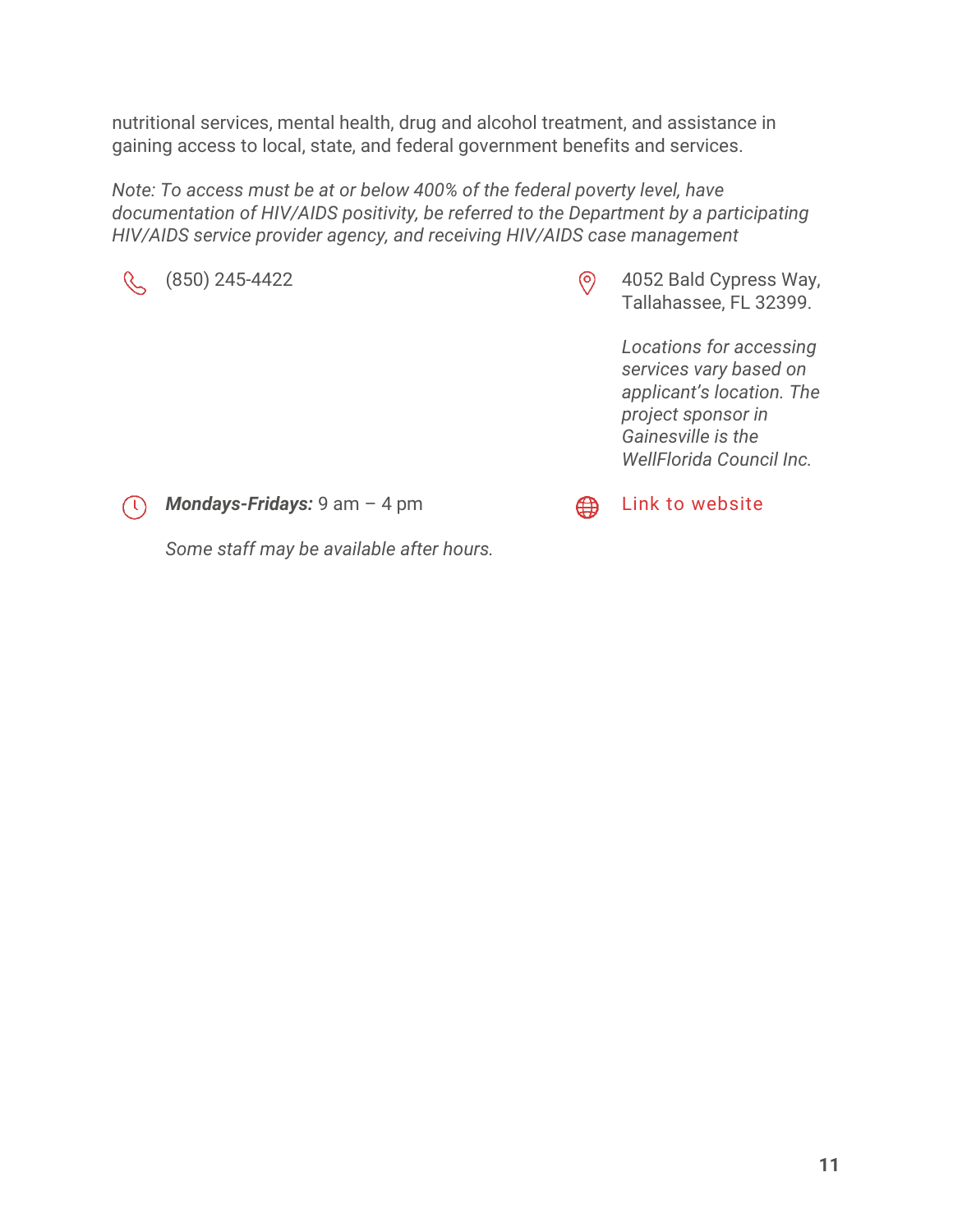# <span id="page-11-0"></span>Food Resources and More

## **Civic Media Center**

Free groceries and free delivery. Brings fresh produce and food to your area.

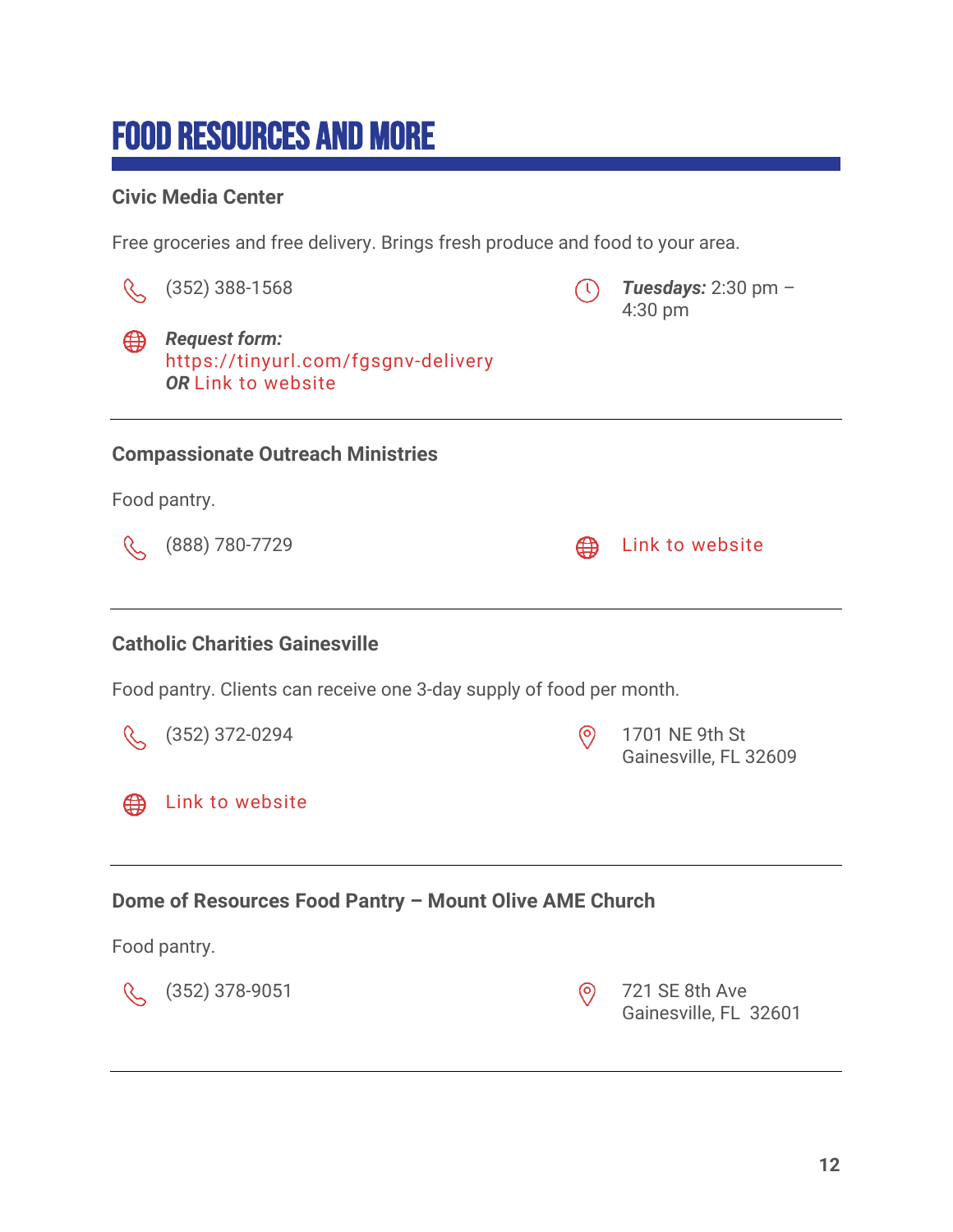### **Gainesville Community Ministry**

Food pantry and other resources including clothing, utility assistance, and medical care. For food pantry, a 2-day supply is given to each member of the household every 28 days. Must apply in person.

A picture ID and Social Security (SS) Card or SS Print-out required. Must show proof of income.

For USDA food distribution, food is distributed 2 times a month. Call the number below for the next distribution date. Must be a resident of Alachua County and have a photo ID.



#### **Salvation Army – Gainesville**

Food pantry and other services.

(352) 376-1743 (352) 639 E University Ave Gainesville, FL 32602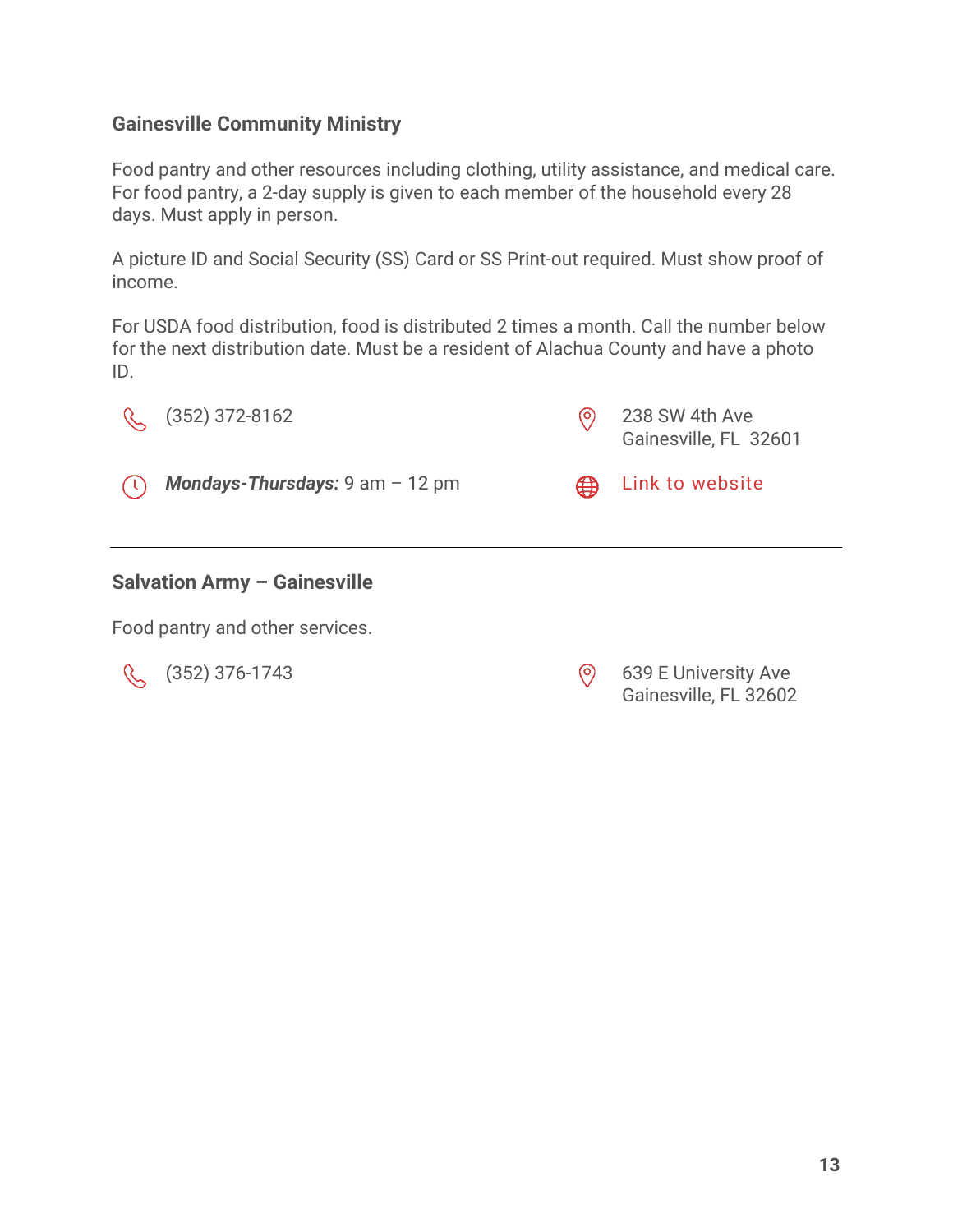# <span id="page-13-0"></span>COVID-19 Resources

## **United Way North Central Florida**

Referral organization that puts you in touch with agencies for rental and utility assistance, food banks, where to apply for unemployment, food stamps, financial assistance, and other government assistance. Available in English and Spanish.

R Dial 211 *OR* (352) 332-4636

### **Walgreens Free Delivery**

Walgreens is providing free deliveries during the COVID-19 pandemic. Delivers within 1- 2 business days. Text message subscriptions available.



Call your local pharmacy for more details.  $\bigoplus$  [Link to website](https://www.walgreens.com/topic/pharmacy/walgreens-express.jsp?mi_u=AENLiJ)



### **CVS Pharmacy Free Delivery**

CVS Pharmacy is providing free deliveries during the COVID-19 pandemic. Delivers within 1-2 business days. Text message subscriptions available.



Call your local pharmacy for more details.  $\bigoplus$  [Link to website](https://www.cvs.com/content/delivery)



### **Gainesville COVID-19 Mutual Aid Facebook Group**

Local Facebook group where people can ask for or offer help. Facebook account required to join group, but anonymous submissions are accepted.



[Link to website](https://www.facebook.com/groups/243135496869312)